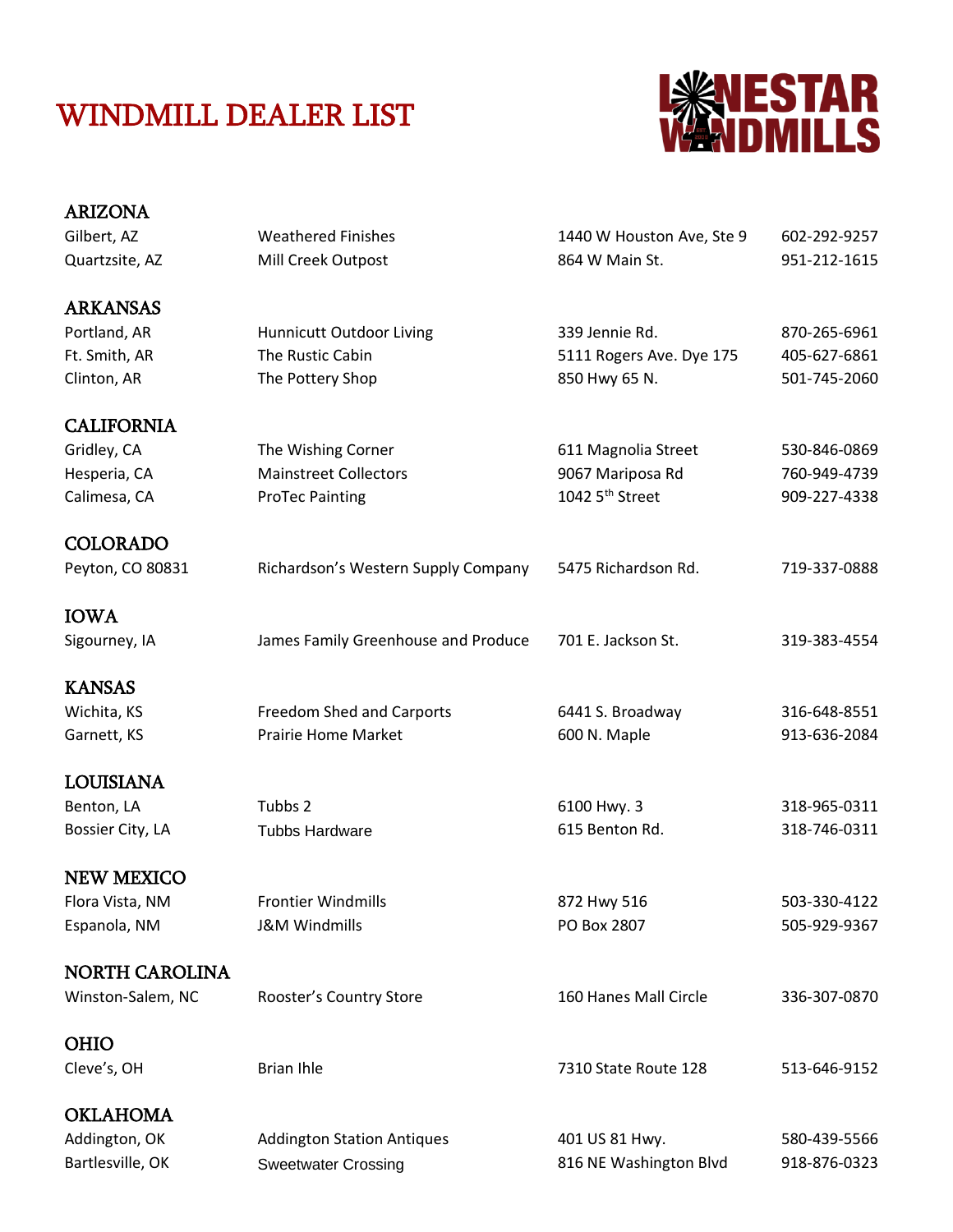| Clinton, OK           | <b>Giblet Stove</b>                     | 1820 S. Hwy. 183      | 580-323-8411                 |
|-----------------------|-----------------------------------------|-----------------------|------------------------------|
| Guthrie, OK           | <b>Express Bit</b>                      | 3412 S. Division      | 405-630-0101                 |
| Seminole, OK          | <b>Stuckey's Travel Centers</b>         | 11242 N. Hwy. 99      | 409-330-7800                 |
| Tahlequah, OK         | Rocky Top Sales, LLC                    | 20418 Hwy. 51         | 918-822-0454                 |
| Tulsa, OK             | Will Rogers Store                       | 5970 E 31st St        | 918-622-5575                 |
|                       |                                         |                       |                              |
| <b>SOUTH CAROLINA</b> |                                         |                       |                              |
| Pickens, SC           | <b>Richard Spence</b>                   | 210 Windtree Ridge    | 843-442-4472                 |
|                       |                                         |                       |                              |
| <b>SOUTH DAKOTA</b>   |                                         |                       |                              |
| Hill City, SD         | Boyd's World Famous Antiques            | 172 Rainbow Ridge Ct. | 605-660-3339                 |
| <b>TEXAS</b>          |                                         |                       |                              |
| Abilene, TX           | <b>Willow Creek Gardens</b>             | 1820 S. Treadway      | 325-676-3616                 |
| Abbott, TX            | Still Smokin BBQ                        | 103 N. Waco St.       | 254-582-0105                 |
| Alvarado, TX          | By The Yard Materials                   | 11311 E. FM 917       | 817-475-1675                 |
| Alvin, TX             | Steinhauser's                           | 1331 W. Hwy. 6        | 281-388-0388                 |
| Anton, TX             | Grace Pump and Farm Supply              | 6450 US Hwy 84        | 806-893-4800                 |
| Argyle, TX            | Argyle Feed Store                       | 1842 FM 407 E         | 940-241-2515                 |
| Bandera, TX           | <b>Bandera Ranch Store</b>              | 354 Hwy. 16 South     | 830-796-8181                 |
| Bastrop, TX           | <b>Bastrop Feed Store</b>               | 777 Hwy. 95 North     | 512-321-3700                 |
| Beaumont, TX          | <b>Tri-Supply</b>                       | 7410 Eastex Freeway   |                              |
|                       | <b>Bonham Building Supply</b>           | 2430 N. Center St.    | 409-835-7966<br>903-583-1874 |
| Bonham, TX            |                                         |                       |                              |
| Brazoria, TX          | Fireplaces by Roye                      | 1238 FM 521           | 979-798-2105                 |
| Brenham, TX           | <b>Rustic Center of Brenham</b>         | 2274 Hwy. 290 West    | 979-830-8068                 |
| Brookshire, TX        | Steinhauser's                           | P.O. Box 987          | 281-934-2479                 |
| Bryan, TX             | <b>Brazos Feed and Supply</b>           | 1200 S. Texas Ave.    | 979-779-1776                 |
| Canton, TX            | <b>Dukes Travel Plaza</b>               | 21620 I-20            | 903-865-1212                 |
| Castroville, TX       | <b>Uvalco Supply</b>                    | 1211 US Hwy. 90 W     | 830-346-5500                 |
| Celina, TX            | <b>Texas Seasons Nursery</b>            | 870 N. Preston Rd.    | 972-335-9446                 |
| Chappel Hill, TX      | Rustic Center of Chappell Hill          | 11251 US Hwy. 290 E   | 979-203-0921                 |
| Clyde, TX             | <b>Happy Trails</b>                     | 302 N. Access Rd.     | 325-893-3739                 |
| Conroe, TX            | Tri-Supply Co.                          | 5457 W Davis          | 936-539-3341                 |
| Crowley, TX           | <b>Granddad's Sawdust and Splinters</b> | 3305 Hwy. 1187        | 817-881-2509                 |
| Dayton, TX            | Dayton Trading Post                     | 900 W. Hwy. 90        | 936-258-1000                 |
| Decatur, TX           | <b>Russell Feed</b>                     | 1817 N. Hwy. 287      | 940-627-2312                 |
| Denton, TX            | Lawn Land                               | 714 Dallas Dr.        | 940-387-8377                 |
| Douglass, TX          | Uncle Doug's                            | 14812 West Hwy. 21    | 936-615-7773                 |
| Emory, TX             | Potts Feed Store                        | 119 N. Texas St.      | 800-949-2249                 |
| Eastland, TX          | Meghann's Market                        | 701 W. Main St.       | 254-631-0702                 |
| Farmersville, TX      | Farmersville Grain and Hardware         | 210 S. Main St        | 972-784-7261                 |
| Floresville, TX       | <b>Recycled Memories</b>                | 6765 Hwy 181 North    | 830-393-2800                 |
| Gatesville, TX        | Sawdust and Splinters                   | 3015 S. State Hwy. 36 | 254-865-1238                 |
| Georgetown, TX        | <b>Texas Outdoor Equipment</b>          | 6480 W Hwy. 29        | 512-930-4054                 |
| Glen Rose, TX         | <b>Texas Quality Structures</b>         | 308 S. Gaither St.    | 817-517-3417                 |
| Gonzales, TX          | E-Barr Feed & Supply                    | 212 St. Louis St.     | 830-672-6515                 |
|                       |                                         |                       |                              |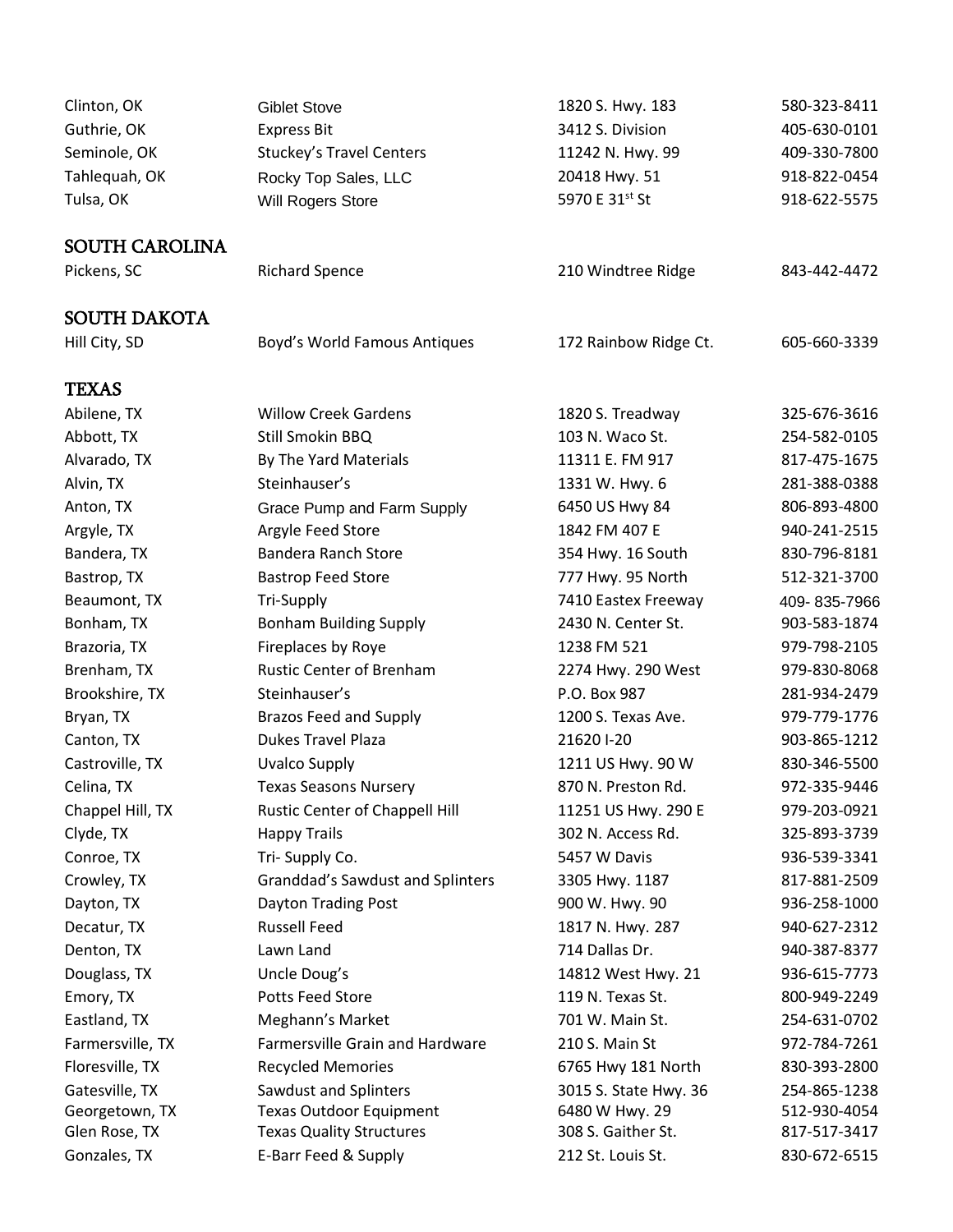Hallettsville, TX 77964 Huntsville, TX Lexington, TX Lampasas, TX Llano, TX Longview, TX Lubbock, TX Lufkin, TX San Antonio Santa Fe, TX

E-Barr Feeds Kim's Garden Center Herk's Store & Grill Coming Home Furniture Riverway RV Park Jake's Feed Coyote Candle Company Carylon's Florist-n-More The LOOK Texas Swing

Grapevine, TX Master Made Feeds 702 S. Main Street 817-481-2321 Greenville, TX **Smith Quality Buildings** 1661 I-30 W. Frontage Rd 903-268-1694 Groesbeck, TX Buzbee Feed and Seed 100 LCR 789 254-757-1557 856 US Hwy 77 N 2715 Lake Rd. 361-798-3296 936-295-5282 Industry, TX Lindemann Store 7745 Ernst Pkwy 979-357-2121 Justin, TX **Master Made Feeds** 110 W 6<sup>th</sup> St 940-648-8750 Kemp, TX Cedar Creek Furniture 109 State Hwy. 274 903-498-6156 Kerrville, TX Five Points Antiques 61 and 500 Junction Hwy. 630-257-8424 N Hwy 77 710 S Key Ave. 979-773-2040 512-556-8267 Liberty Hill, TX Winkley's Trading Post 15128 State Hwy 29 W 512-515-7733 1907 W Ranch Rd. 152 3612 McCann Rd. 325-247-2152 903-663-3139 14012 FM 1730 2755 US Hwy. 69 N 806-798-9677 936-634-1730 Mabank, TX **Mabank Feed** 1100 North 3rd St 903-887-1771 Magnolia, TX Spring Creek Feed Center 26211 FM 2978 R. 281-252-5400 Magnolia, TX Steinhauser's 18821 FM 1488 Rd. 281-356-2530 Mart, TX Allie Cats Gift Shop 415 Texas Ave 254-723-6200 McGregor, TX **McGregor General Store 1200 E. McGregor Dr.** 254-840-3224 Monahans, TX **Mullet Glue Carry's Craft** 600 S. Harry St. 432-940-1572 Montgomery, TX Cade Country Carries and Montgomery, TX Cade Country Country 22491 Hwy. 105 W 936-521-5999 New Braunfels, TX The Wildflower Barn 1077 S. Seguin Ave. 830-620-7447 Pineland, TX **Pineland Self Storage Hwy. 96 North** 409-383-4750 Quitman, TX Potts Feed Store 202 E. Bermuda St. 903-763-2364 Red Oak, TX **Lonestar Backyards and Buildings** 510 N. I-35 Service Rd. 972-617-6500 Richmond, TX 6401 FM 359 Rd. 832-595-9500 Steinhauser's 6401 FM 359 Rd. 832-595-9500 Rising Star, TX **Fig. 254-643-1708** an-Jan's Nursery 1990 TX 36 254-643-1708 Robinson, TX **Mindmills Plus** Windmills Plus 723 Robinson Dr. 254-855-5514 Round Mtn, TX **Peach Valley Farm** 12992 US Hwy. 281 830-798-4004 Royalty, TX **Royalty Enterprises** Attn: Jerry Freeze 432-940-1572 Royce City, TX **Royce City Hardware** 816 S. FM 548 972-635-7272 Salado, TX **Prairie Winds** 10606 Brewer Rd. 512-423-1231 San Angelo, TX Grogan's Farm and Ranch 3744 Summer Crest Dr. 325-227-6870 24112 IH-10 W. 15407 Hwy. 6 281-844-4399 409-256-6770 Sealy, TX 6. Steinhauser's 1999-885-2967 Steinhauser's 1999-885-2967 Spearman, TX Crop Chasers, Inc 10469 Hwy 15 806-330-0791 Springtown, TX **American Home 5189 E. Hwy. 199** 817-444-3667 Stephenville, TX Texas Quality Structures 632 E. Loop 530-953-7898 Temple, TX **Tri-Supply 11350 NW H K Dodgen Loop** 254-771-3500 Tomball, TX 6arden Accents 15131 FM 2920 800-256-0393 Trinidad, TX **Roger Kelly Distributing F. O. Box 104** 800-600-1339 800-600-1339 Uvalde, TX Uvalco Supply 2521 E. Main St. 830-278-7125 Victoria, TX High Brehm Hats 6603 N. Navarro St. 361-576-4287 Waco, TX Bar None 254-848-9112